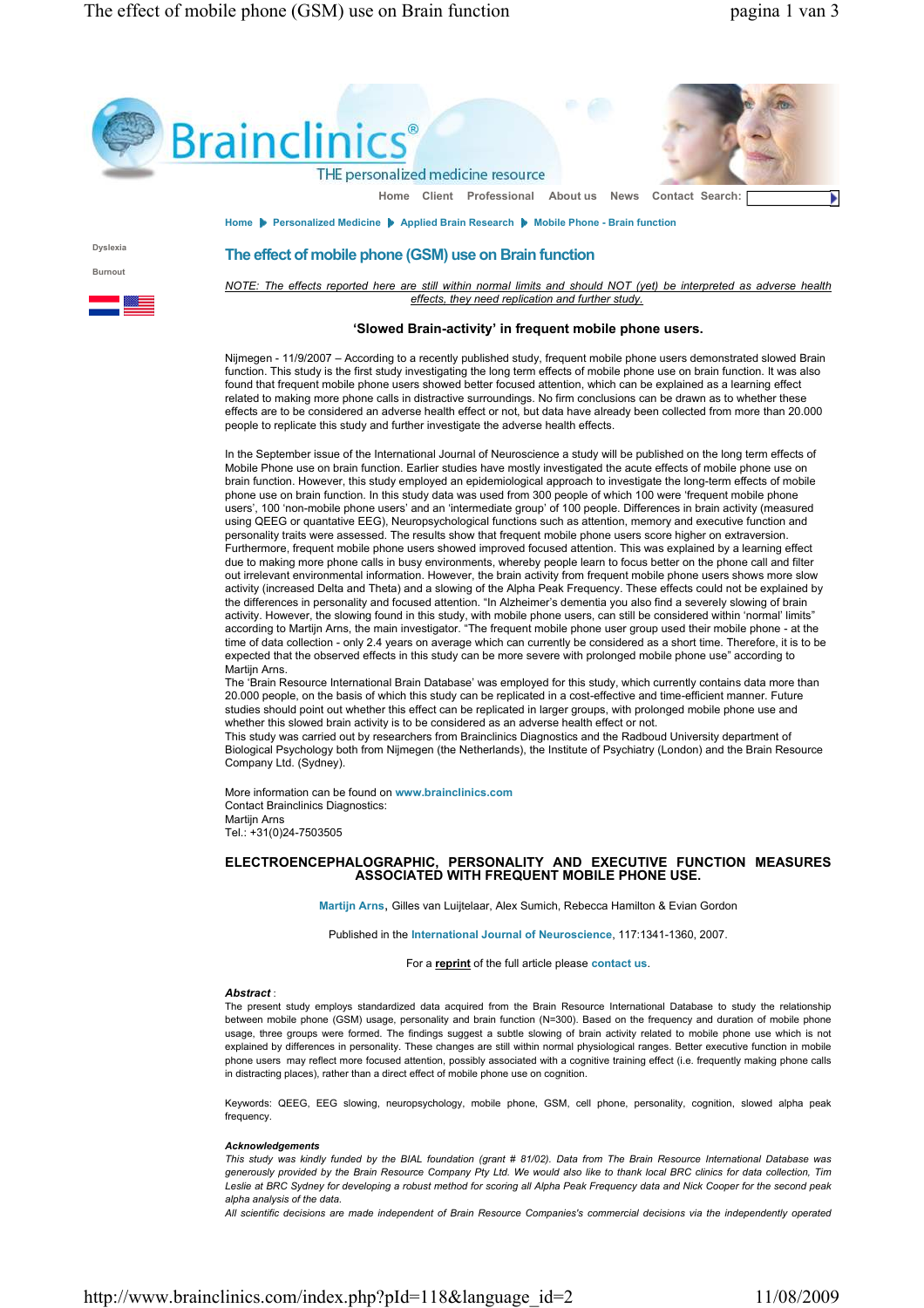scientific division, BRAINnet (www.brainnet.org.au), which is overseen by the independently funded Brain Dynamics Centre and scientist members.

#### **Background**

In previous studies the direct – or acute effects - of Mobile Phone (GSM) use on brain function have been investigated using neuropsychological and neurophysiological techniques. Previous studies suggests an association between acute GSM use and enhanced scores on cognitive tests. These results have been mostly interpreted as being due to small increases in brain temperature which lead to increased metabolic activity and thus faster reaction times. Electroencephalographic (EEG) studies show an increase in alpha EEG power, mainly in the parietal and occipital areas during exposure to a GSM-'like' field; during wakefulness (Croft et al., 2002; Schulze et al.; Mann & Röschke, 1996; Krause et al., 2000b) and sleep (Lebedeva et al., 2001; Borbely et al., 1999; Huber et al., 2000; 2002a; 2002b). Furthermore, increases in theta power (Lebedeva et al., 2001) and modulation of high frequency induced brain activity (Eulitz et al. 1998) have been reported during MP exposure. In contrast, other studies find no significant effects of MP exposure on spectral measures of the wake and sleep EEG (Röschke & Mann 1997; Wagner et al. 2000; Eulitz et al. 1998). In more controlled studies, Krause et al (2004) and Haarala et al (2003) failed to replicate previous findings. Thus, the acute effects of GSM-use on EEG, memory or reaction time may be small, variable and not easily replicable. Thus, results of the acute effects of an MP 'like' field on brain function are inconclusive and reasons for the above inconsistencies are unclear.

The relationship between the cumulative long-term and/or frequent use of GSM use on brain function and information processing has not been investigated yet. Therefore, this epidemiological study was designed to gather data and explore the association between long term and/or frequent GSM-use, brain function and personality. The Brain Resource International Database (also see www.brainnet.org.au) was used to investigate personality, neuropsychological performance and brain function as a function of selfreported mobile phone use in a large group of healthy subjects.

### Results

The results of our study show that Frequent mobile phone users showed improved performance on the Stroop test and showed a lower interference score, as can be seen in the figure below.



Furthermore, there was increased slow activity in the EEG (delta and theta) related to the frequency of mobile phone use as can be seen below.



# **Absolute EEG power**

The alpha peak frequency was also lower for mobile phone users, and there was a significant correlation between mobile phone use and Eyes Open alpha peak frequency at central and right temporal sites.

These results cannot be explained by the pre-existing differences in Personality and Stroop performance.

#### Conclusion

The results showed that frequent mobile phone (GSM) users were more extraverted and less open-minded (openness). Furthermore, frequent mobile phone users showed improved focused attention (less interference on the Stroop). This was explained by a learning effect due to making more often phone calls in busy environments, whereby people learn to better focus on the phone call and filtering out irrelevant environmental information. However, the brain activity from frequent mobile phone users showed more slow activity (increased Delta and Theta) and a slowed Alpha Peak Frequency. These effects could not be explained by the differences in personality and focused attention. Severely slowed brain activity has also been found in patients with Alzheimer's dementia. However, the slowing found in this study can still be considered within 'normal' limits. The frequent mobile phone user group used their mobile phone at the